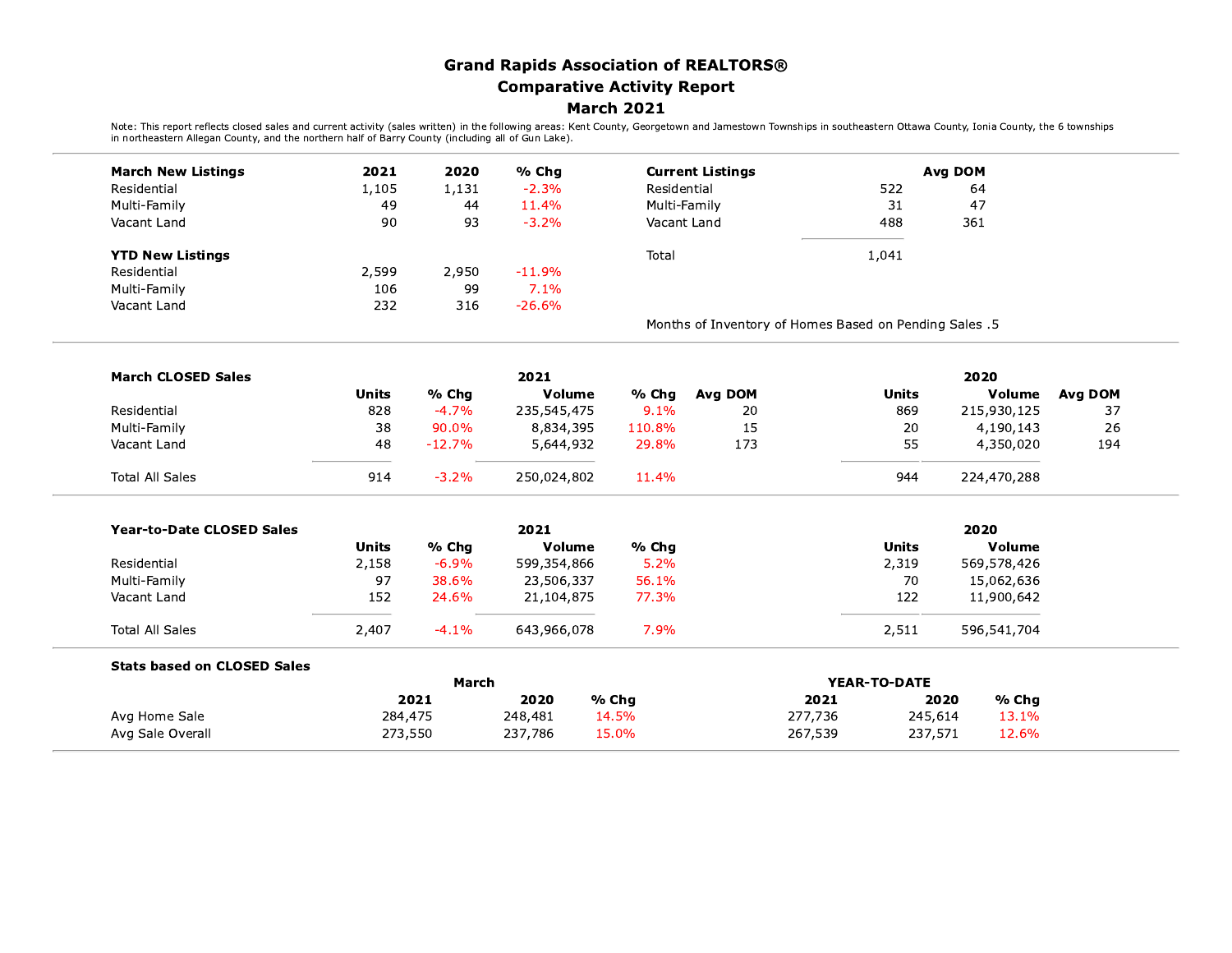| <b>March Pending Sales</b>          |              |         | 2021        |        |                |         |              | 2020        |         |
|-------------------------------------|--------------|---------|-------------|--------|----------------|---------|--------------|-------------|---------|
|                                     | <b>Units</b> | % Chg   | Volume      | % Chg  | Avg DOM        |         | <b>Units</b> | Volume      | Avg DOM |
| Residential                         | 1,108        | 22.3%   | 329,505,762 | 46.7%  | 20             |         | 906          | 224,582,624 | 25      |
| Multi-Family                        | 43           | 115.0%  | 10,517,700  | 152.9% | $\overline{7}$ |         | 20           | 4,159,300   | 20      |
| Vacant Land                         | 70           | 42.9%   | 9,091,380   | 45.1%  | 138            |         | 49           | 6,266,850   | 133     |
| <b>Total All Sales</b>              | 1,221        | 25.2%   | 349,114,842 | 48.6%  |                |         | 975          | 235,008,774 |         |
| <b>Year-to-Date PENDING Sales</b>   |              |         | 2021        |        |                |         |              | 2020        |         |
|                                     | <b>Units</b> | % Chg   | Volume      | % Chg  |                |         | <b>Units</b> | Volume      |         |
| Residential                         | 2,638        | $-3.4%$ | 763,256,577 | 13.7%  |                |         | 2,730        | 671,481,730 |         |
| Multi-Family                        | 100          | 23.5%   | 24,622,799  | 45.5%  |                |         | 81           | 16,918,700  |         |
| Vacant Land                         | 196          | 3.7%    | 27,493,019  | 25.4%  |                |         | 189          | 21,928,360  |         |
| <b>Total All Sales</b>              | 2,934        | $-2.2%$ | 815,372,395 | 14.8%  |                |         | 3,000        | 710,328,790 |         |
| <b>Stats based on PENDING Sales</b> |              |         |             |        |                |         |              |             |         |
|                                     |              | March   |             |        |                |         | YEAR-TO-DATE |             |         |
|                                     |              | 2021    | 2020        | % Chg  |                | 2021    | 2020         | % Chg       |         |
| Avg Home Sale                       | 297,388      |         | 247,884     | 20.0%  |                | 289,332 | 245,964      | 17.6%       |         |
| Avg Sale Overall                    | 285,925      |         | 241,035     | 18.6%  |                | 277,905 | 236,776      | 17.4%       |         |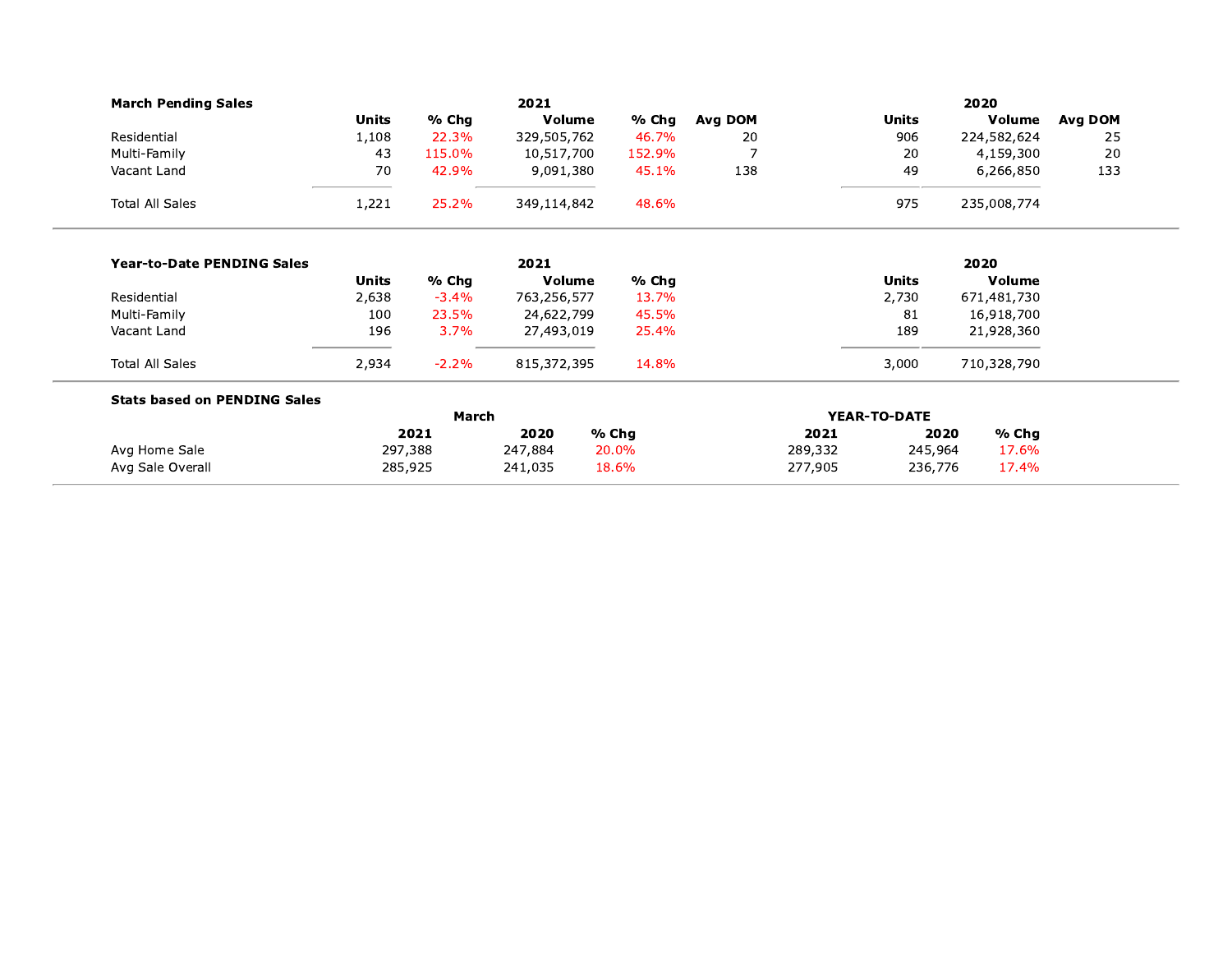## 2021 Sales of Residential Single Family Homes by Price Class

|                    |        | March           |         |               |               | <b>YTD</b>      |         |               |
|--------------------|--------|-----------------|---------|---------------|---------------|-----------------|---------|---------------|
|                    | Closed | $\frac{0}{0}$   | Pending | $\frac{0}{0}$ | <b>Closed</b> | $\frac{1}{2}$   | Pending | $\frac{0}{0}$ |
| Under to 19,999    | 0      | .0              |         | .0            |               | .0              |         | .0            |
| 20,000 to 29,999   | 0      | .0              | 0       | .0            |               | .0              | 0       | .0            |
| 30,000 to 39,999   |        | .0              | 0       | .0            |               | .0              | 2       | $\cdot$ 1     |
| 40,000 to 49,999   | 0      | $\cdot$         |         | $\cdot$       |               | .0              | 3       | $\cdot$       |
| 50,000 to 59,999   | 0      | .0              |         | .1            |               | 0.              | 4       | $\cdot$ .2    |
| 60,000 to 69,999   | 2      | $.2\phantom{0}$ | 2       | $\cdot$ .2    | 2             | .1              | 4       | $\cdot$       |
| 70,000 to 79,999   | 4      | .5              | 3       | $\cdot$ 3     | 5             | .2              | 6       | $\cdot$       |
| 80,000 to 89,999   | 3      | .4              | 4       | .4            | 19            | .9              | 17      | .6            |
| 90,000 to 99,999   | 5      | .6              |         | .6            | 15            | .7              | 18      | .7            |
| 100,000 to 119,999 | 11     | 1.3             | 8       | .7            | 44            | 2.0             | 51      | 1.9           |
| 120,000 to 139,999 | 27     | 3.3             | 37      | 3.3           | 80            | 3.7             | 108     | 4.1           |
| 140,000 to 159,999 | 61     | 7.4             | 68      | 6.1           | 146           | 6.8             | 197     | 7.5           |
| 160,000 to 179,999 | 55     | 6.6             | 96      | 8.7           | 200           | 9.3             | 239     | 9.1           |
| 180,000 to 199,999 | 68     | 8.2             | 82      | 7.4           | 193           | 8.9             | 218     | 8.3           |
| 200,000 to 249,999 | 170    | 20.5            | 216     | 19.5          | 439           | 20.3            | 505     | 19.1          |
| 250,000 to 299,999 | 135    | 16.3            | 191     | 17.2          | 340           | 15.8            | 406     | 15.4          |
| 300,000 to 399,999 | 165    | 19.9            | 213     | 19.2          | 368           | 17.1            | 464     | 17.6          |
| 400,000 to 499,999 | 66     | 8.0             | 99      | 8.9           | 147           | 6.8             | 197     | 7.5           |
| 500,000 to 599,999 | 28     | 3.4             | 33      | 3.0           | 71            | 3.3             | 83      | 3.1           |
| 600,000 to 699,999 | 13     | 1.6             | 16      | 1.4           | 37            | 1.7             | 46      | 1.7           |
| 700,000 to 799,999 | 5      | .6              | 16      | 1.4           | 19            | و.              | 27      | 1.0           |
| 800,000 to 899,999 | 0      | .0              | 4       | $\cdot$ 4     | 6             | .3              | 8       | $\cdot$ 3     |
| 900,000 to 999,999 |        | .8              | 2       | $\cdot$ .2    | 11            | $.5\phantom{0}$ | 9       | $\cdot$ 3     |
| 1,000,000 or over  | 4      | $.5\,$          | 8       | .7            | 12            | .6              | 25      | و.            |